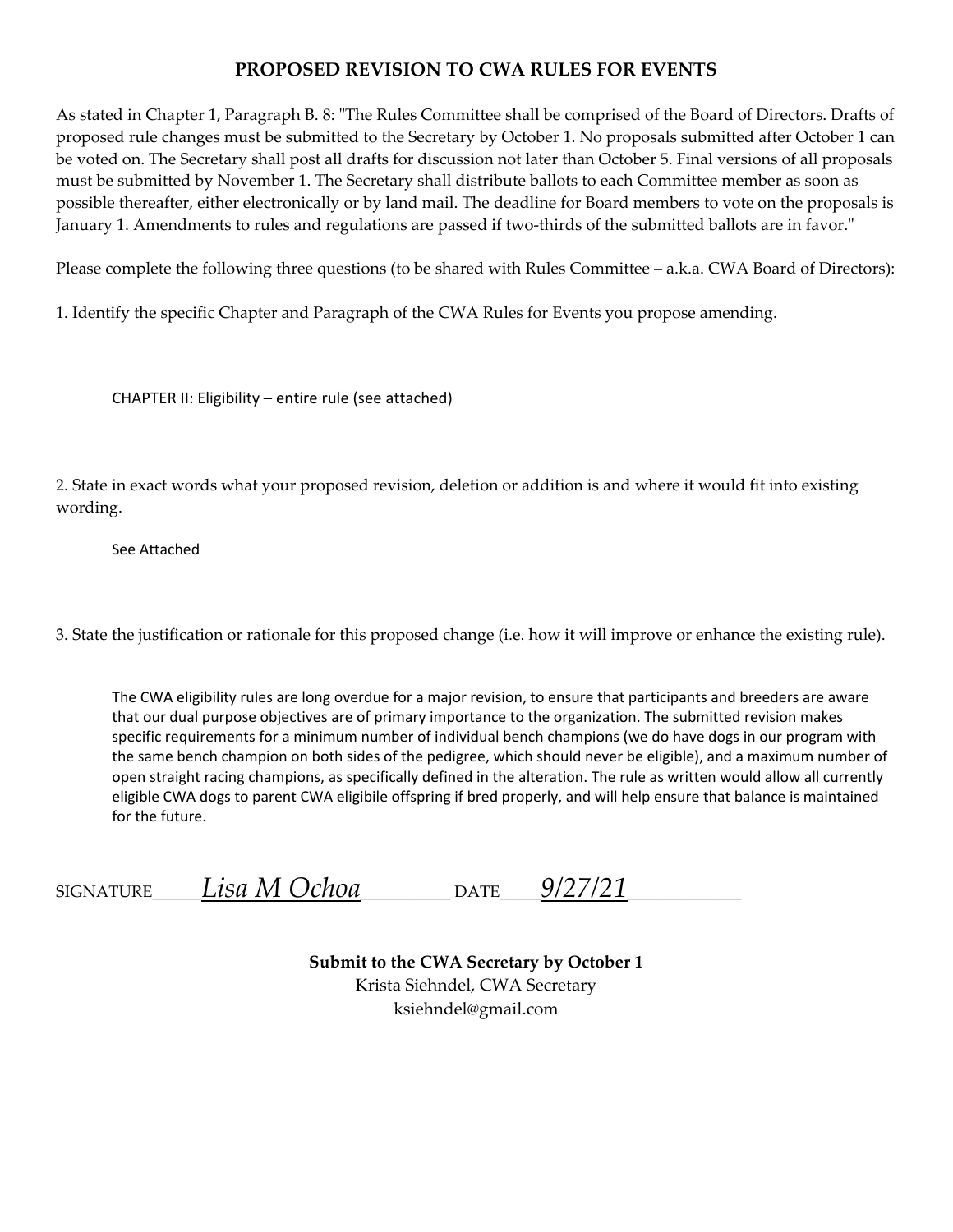# **ATTACHMENT 1 EXISTING ELIGIBILITY RULE**

# **CHAPTER II: Eligibility**

#### **A. The minimum requirements for registration of Whippets with the CWA are:**

- 1. Must conform to the Whippet Standard for the Breed. Any disqualification in the Whippet Standard applies to CWA participants. Spayed bitches and neutered males are eligible to compete. Monorchid males must be neutered.
- 2. Must be individually or litter registered by the AKC or CKC. ILP registered dogs are not eligible.
- 3. For the purposes of this rule, "domestic" is defined as any whippet born in the USA or Canada. "Foreign born" is defined as any whippet born outside these two countries.
- 4. Foreign born Whippets must be registered in their country of birth. The CWA Registration application must include four generations of certified pedigree including complete registration numbers (either a certified four‐generation pedigree, or certified pedigrees equal to four generations, i.e., certified three‐ generation pedigree PLUS certified pedigrees of parents).
- 5. The foreign born whippet must have a minimum of one Show Champion (competitive Show Champion title) on each side of the 4‐generation pedigree. At least one champion on one side of the pedigree MUST be no further back than the third generation (the bench champion can appear in the fourth generation on the other side). This requirement will apply to all litters born after April 1, 2015. A "competitive bench championship" is defined as a championship which requires defeating other Whippets in competition to earn the title. See UNITED KINGDOM below for different Show Champion requirements.
- 6. To be eligible for CWA registration, Whippets from the countries below must adhere to the listed requirements: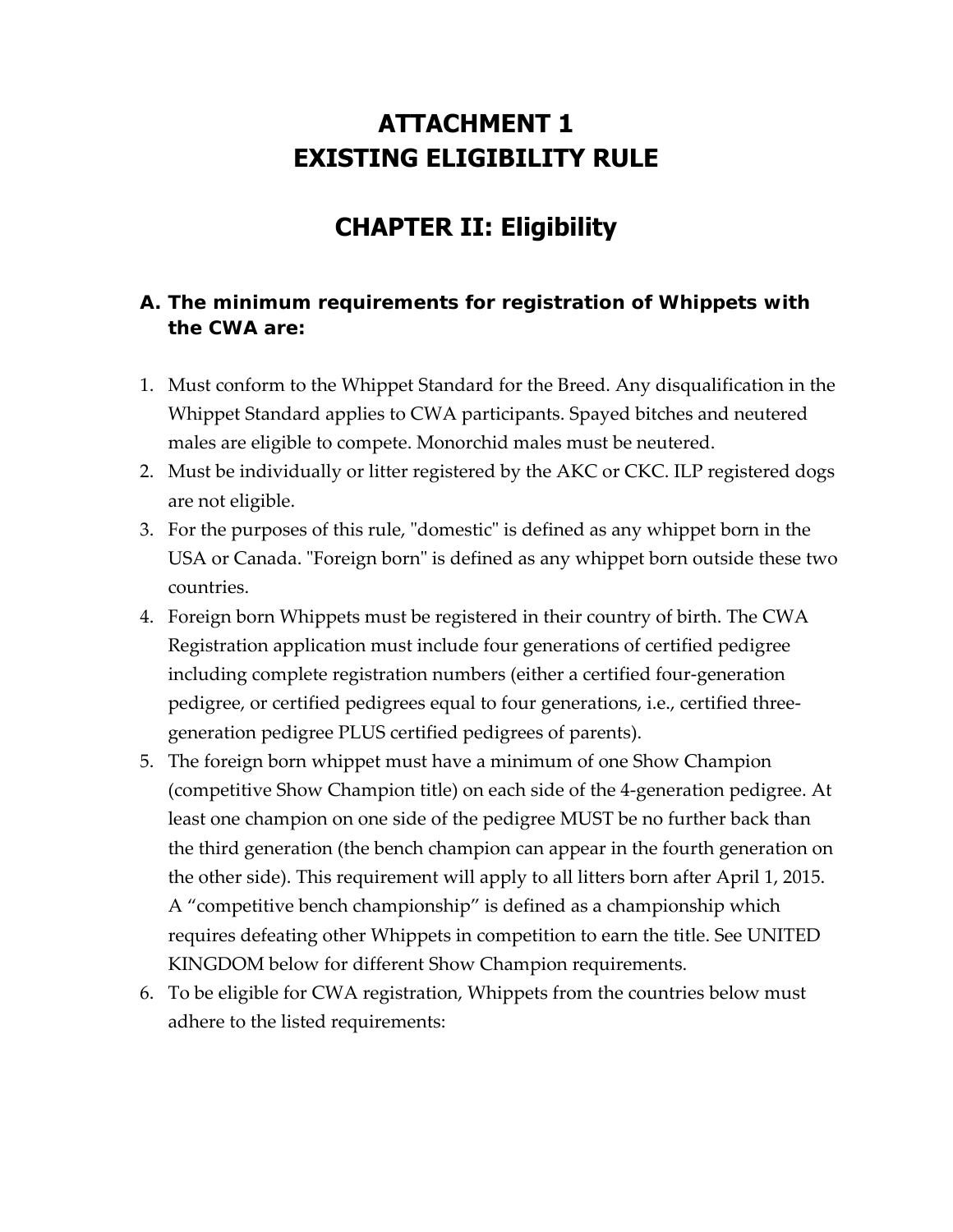- a. BELGIUM: Must have a LOSH registration designation. Any other registration designation is not accepted. No dog with the RISH registration may appear in the four generations.
- b. FRANCE: No dog with the designation TI on its registration number may appear in the four generations.
- c. GERMANY: A three‐generation certified VDH (German Kennel Club) pedigree for the submitted dog AND a three‐generation certified VDH pedigree for each parent (to equal four certified generations) is required. If one or more parents are not German registered, then the requirements already defined apply to a 3‐generation pedigree of the parents of the applicant dog (i.e., no RISH, TI, or equivalent dogs appearing in their three‐generation pedigrees).
- d. UNITED KINGDOM: A Whippet either imported from the United Kingdom or with a U.K. imported sire or dam must meet at least one of the following criteria:
	- 1. Whippet must have a show champion within 3 generations on one side and 4 generations on the other; AND/OR
	- 2. Whippet must have a passport from the official pedigree racing association or be eligible for a passport
- 7. If there is a foreign‐born ancestor within a domestic‐born Whippetʹs pedigree, the country of birth and original registration number must be provided. However, this information is only required for the ancestor closest to the applicant dog (e.g, for the sire but not the grandsire).
- 8. CWA Registration applications for foreign born dogs from countries other than those noted below must provide not only certified official four generations of pedigree listing registration numbers, but also a complete description of what the various numbers and designations mean for the dogs in the pedigree.
- 9. A four‐generation pedigree.
- 10. Any dog or owner barred by AKC, CKC or any other National Kennel Club or National Purebred Racing Association is ineligible. Ban is applicable to submitted four‐generation pedigree (see #4).
- 11. Must be free of Whippet disqualifications (see Chapter VII. Whippet Disqualifications Applying to CWA Events).
- 12. Agreement to submit to DNA and/or drug testing if requested (at CWA expense). At their discretion, the Board of Directors may direct appropriate DNA and/or drug testing to be performed on any Whippet registered to race, or if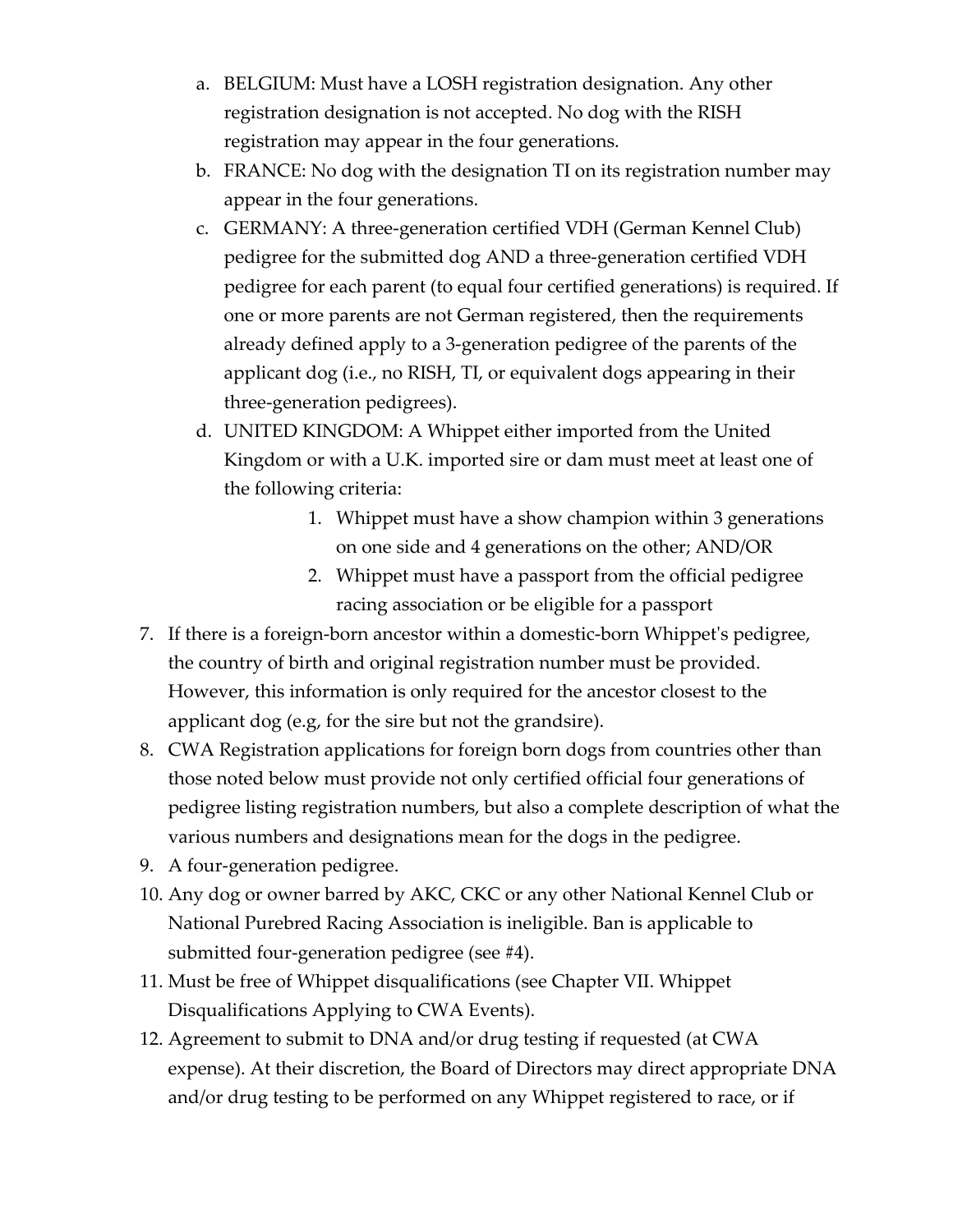applying for registration. The President shall direct such testing. In the event the DNA test(s) confirms the pedigree is incorrect, the dog and all offspring shall be permanently banned from participating in CWA events. In the event the owner of said dog refuses to allow testing for whatever reason, the owner and his or her Whippets shall be permanently banned from participating in CWA events.

- 13. Must have a minimum of one Bench Champion (American Kennel Club, Canadian Kennel Club, or the equivalent competitive Bench Champion title of a foreign country) or one Dual Purpose Champion (DPC) on each side of the 4‐ generation pedigree. At least one champion on one side of the pedigree MUST be no further back than the third generation (the bench champion can appear in the fourth generation on the other side). This requirement will apply to all litters born after April 1, 2015. A "competitive bench championship" is defined as a championship which requires defeating other Whippets in competition to earn the title.
- 14. *(added by executive order, effective May 20, 2021)* ALL dogs that meet either of the conditions below be required to provide DNA profiles on both the dogs requesting CWA registration and their parents:
	- a. Any dog with a Debmar dog of any breeding in a 4‐generation pedigree
	- b. Any dog with one or more open straight racing champions in a 4‐ generation pedigree (open straight racing champions defined as dogs running in any program which does not check for all disqualifying faults as defined in the AKC standard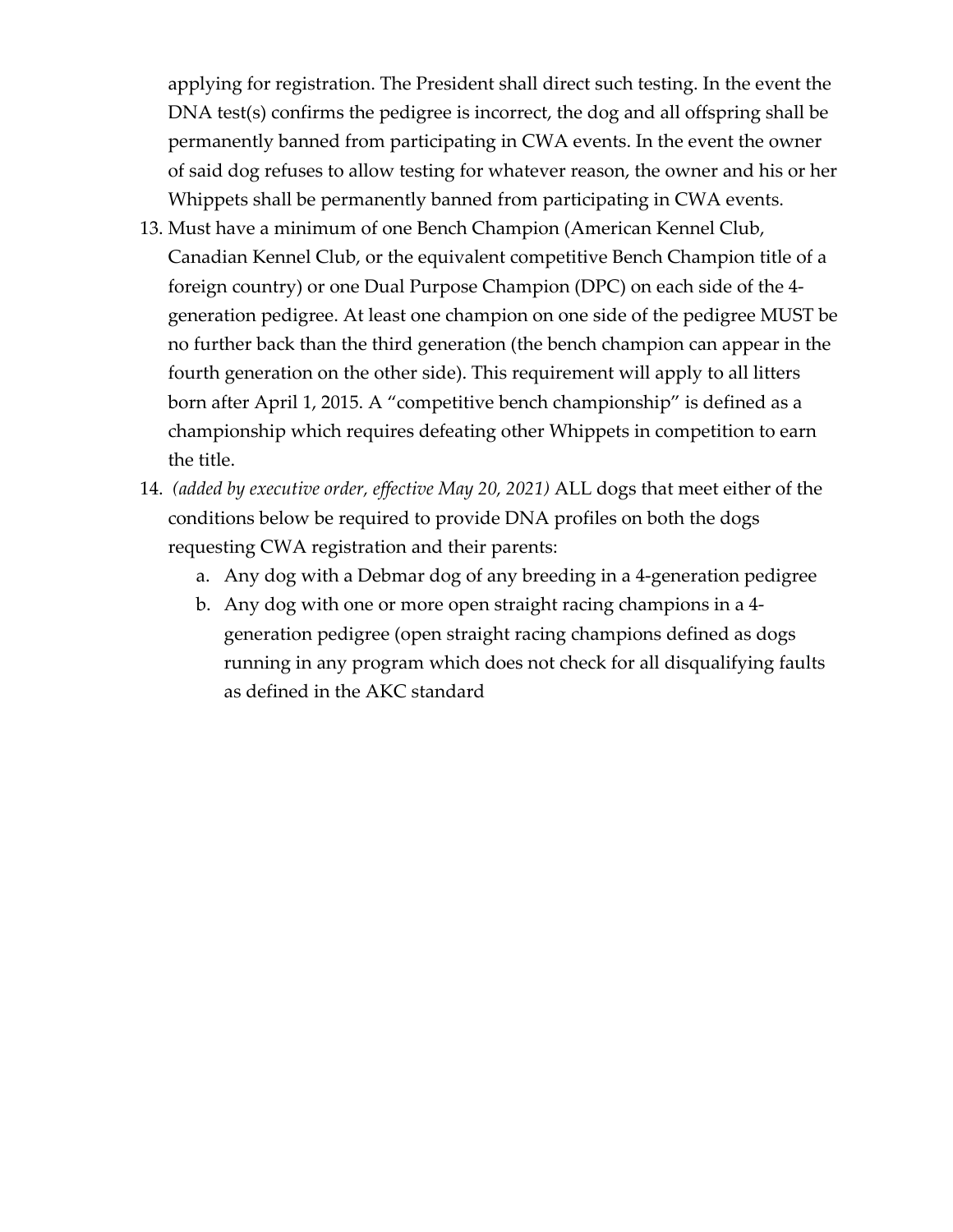# **ATTACHMENT 2 REVISION OF ELIGIBILITY RULE**

# **CHAPTER II: Eligibility**

#### **General Definitions:**

- 1. For the purposes of this section, "domestic" is defined as any whippet born in the USA or Canada. "Foreign born" is defined as any whippet born outside these two countries.
- 2. For the purposes of this section, the term "open straight racing champions" is defined as "a championship from any organization, in any country where racing is offered, which fails to inspect for all disqualifying faults as defined in the AKC Standard of the Whippet." Domestic organizations which fall under this rule include, but are not necessarily limited to, Whippet Racing Association (WRA), North American Whippet Racing Association (NAWRA), and Canadian American Racing Association (CARA).
- 3. For the purposes of this section, the term "competitive bench championship" is defined as a conformation championship which requires defeating other Whippets in competition to earn the title. The CWA Dual Purpose Champion (earned as defined in the CWA rules) counts as a competitive bench championship in pedigrees.

#### **A. DNA Profile Requirement**

1. Applicants must sign the Agreement to submit to DNA and/or drug testing if requested (at CWA expense). At their discretion, the Board of Directors may direct appropriate DNA and/or drug testing to be performed on any Whippet registered to race, or applying for registration, along with its parents. The President shall direct such testing. In the event the DNA test(s) confirms the pedigree is incorrect, the dog and all offspring shall be permanently banned from participating in CWA events. In the event the owner of said dog refuses to allow testing for any reason, the owner and his or her Whippets shall be permanently banned from participating in CWA events. All descendants of the banned Whippets shall be ineligible to compete or appear in pedigrees for four generations.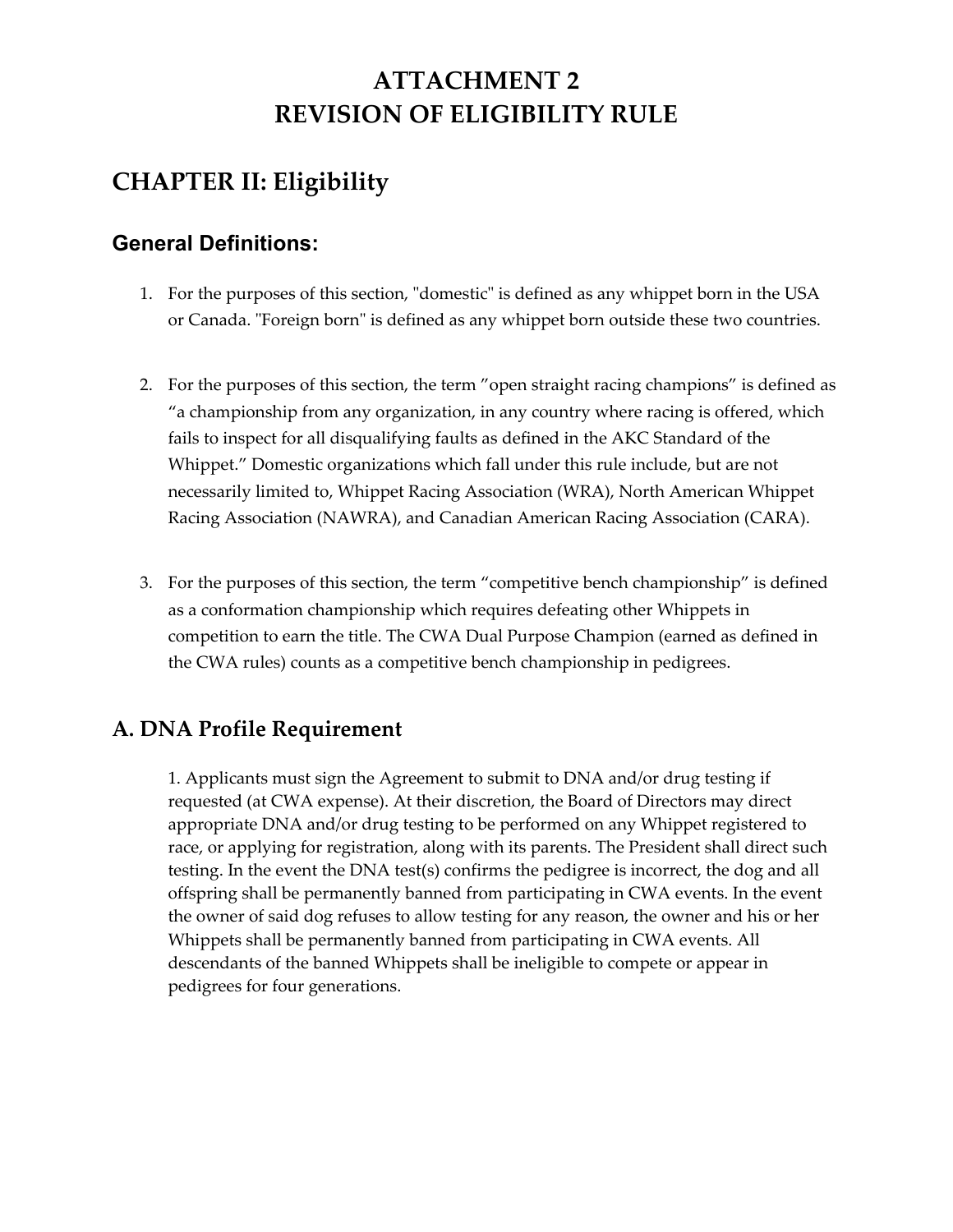2. Beginning January 1, 2022, all CWA registration applications must include proof of DNA profiles, as indicated below:

i. Any dog with a dog bred by Deborah and/or Maurice Bahm, or of the Debmar prefix, in the first two generations of the pedigree must provide proof of AKC DNA profile on the dog being registered and its parents.

ii. Any dog with one or more open straight racing champions in a 4‐generation pedigree must provide proof of AKC DNA profile on the dog being registered and its parents. iii. Applications for all other dogs must provide a DNA profile on either the dog being registered or its parents.

### **B. Other eligibility requirements for domestic Whippets**

1. Whippet must be individually registered by the AKC or CKC. ILP/PAL registered dogs are not eligible, nor are similar registrations from any country. Dogs with AKC conditional registration (any AKC registration number starting with the letter "Q") are not eligible, nor is any dog whose four‐generation pedigree contains a dog with a conditional registration. AKC limited registrations are acceptable.

2. If there is a foreign‐born ancestor within a domestic‐born Whippetʹs pedigree, the country of birth and original registration number must be provided. However, this information is only required for the ancestor closest to the applicant dog (e.g, for the sire but not the grandsire).

3. Must be free of disqualifying faults as defined in the AKC Whippet Standard. Spayed bitches and neutered males are eligible to compete. Adult monorchid males must be neutered. Monorchid puppies may run in puppy racing but are not eligible for the match.

4. A four‐generation pedigree must be submitted with the application, and must meet the standards defined below:

i. Any dog or owner barred by AKC, CKC or any other National Kennel Club or National Purebred Racing Association is ineligible. The current list of ineligible dogs/owners is indicated on the application.

ii. For all dogs born after August 1, 2022:

- a) The pedigree may not contain more than five open straight racing champions (dogs with multiple appearances in a pedigree are only counted one time).
- b) The pedigree for every dog must contain at least four individual competitive bench champions (dogs with multiple appearances in a pedigree are only counted one time). At least one of the champions must be within the first three generations on one side of the pedigree.